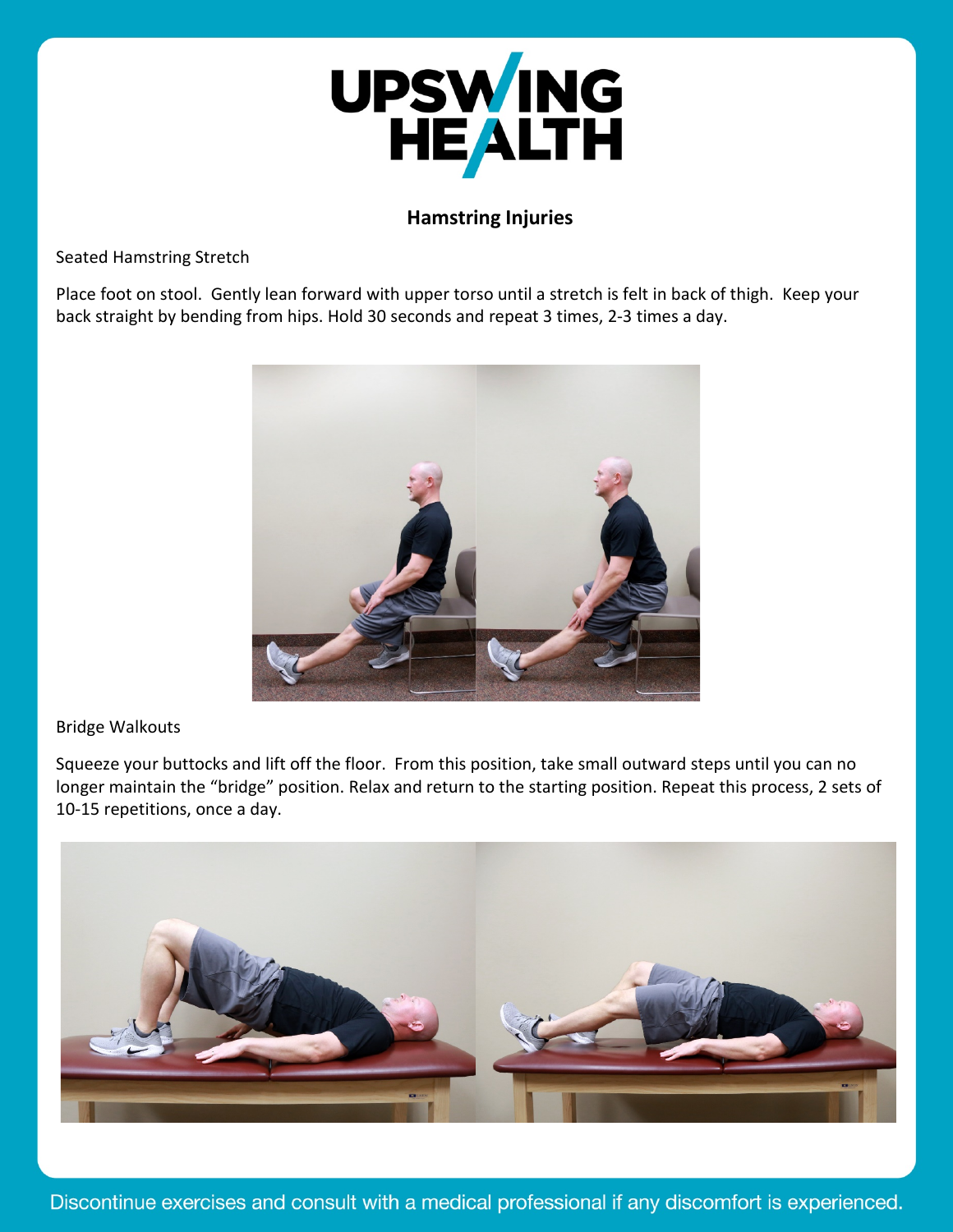

### Quarter Wall Squats

Leaning on wall, slowly lower buttocks toward floor until your knees are slightly bent. Your knees should remain over your ankles, not in front of your toes. Tighten thigh muscle as you return to starting position. Perform 2-3 sets of 10 repetitions, once a day.



## Anterior Lunges

Lunge forward to a pain-free distance that you can control and return to starting position. Repeat with the other leg. Perform 2-3 sets of 10 repetitions, once a day.



Discontinue exercises and consult with a medical professional if any discomfort is experienced.